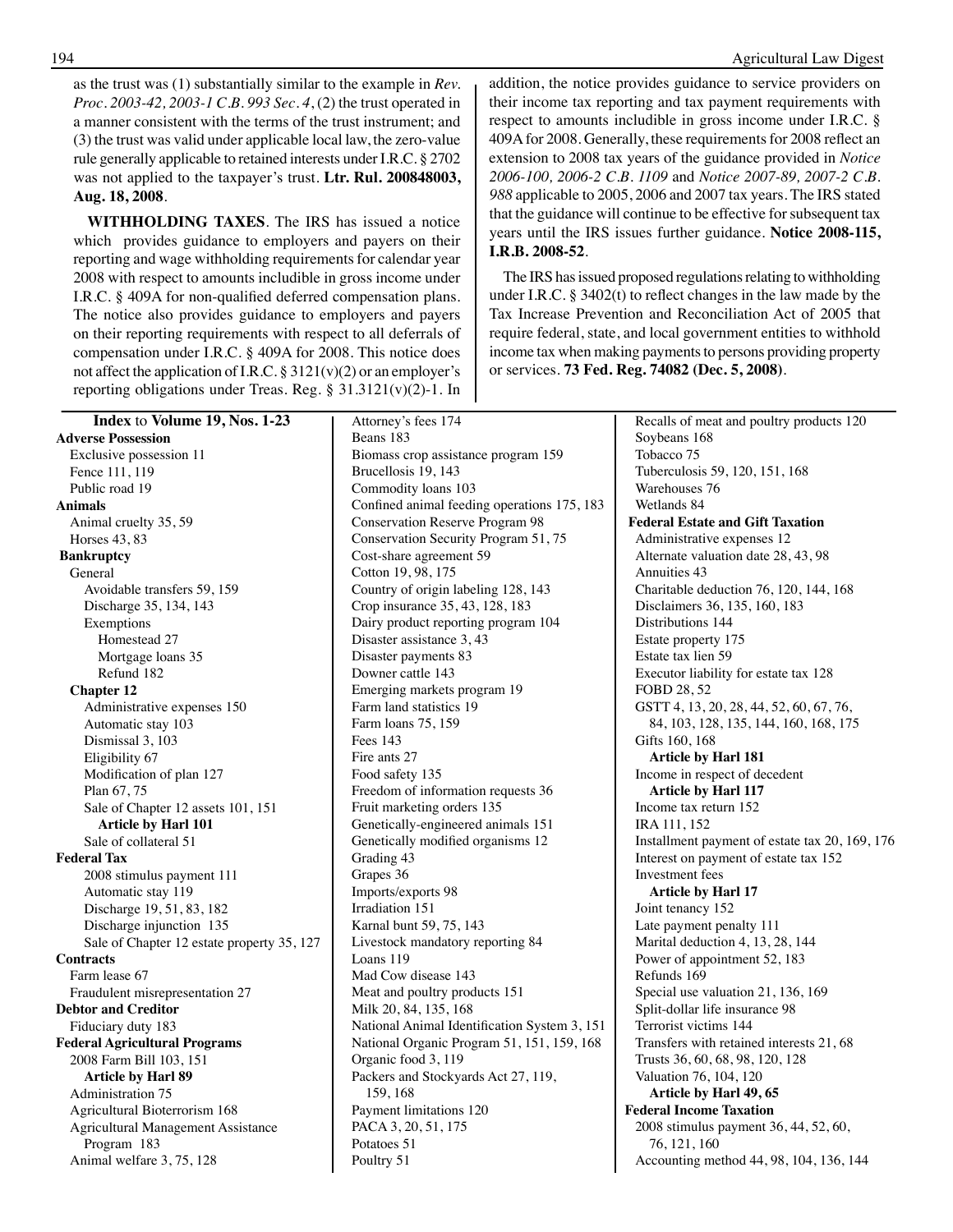Advanced Coal Project credit 169 Alimony 21, 76, 129, 136, 144, 176 Alternative fuel credit 36 Alternative minimum tax 4, 84, 121, 129, 169, 176 Alternative motor vehicle credit 144, 169 Annuity 44 Bad debt deduction 4, 21, 28, 60 Auction securities 160 Audits 129 Banks 161 Biofuels 184 Business expenses 4, 52, 60, 68, 136, 145, 152, 169, 176 Capital assets 84 Capital gains 21 Capital expenses 44 Casualty losses 4, 76, 129 Charitable deductions 5, 13, 53, 68, 76, 129, 136, 153, 184 Charitable organizations 76 Closing agreements 68 Coal gasification credits 29 Commodity Credit Corporation loans  **Article by Harl 149** Community property 104 Constructive receipt of income 153 Cooperatives 145, 161 Corporations Accounting method 77 Adjusted basis election 36 Capital contributions 121 Charitable contributions 121 Compensation 21, 37 Constructive dividends 111 Employee 53 Employee stock option plans 104 Foreign corporations 152 Loss corporations 152, 161 Officer compensation 104 Organizational expenses 112 Personal service corporation 84 Reorganization 77 Stock options 5 Suspense account 45 Termination 29 Waiver of dividends 85 Court awards and settlements 53, 61, 68, 104, 145 Crop insurance payments  **Article by Harl 33** Debts 5 Dependents 5, 37, 53, 105, 112, 136, 145, 153 Depreciation 37, 45, 61, 69, 121, 145, 169, 184  **Article by Harl 173** Diesel fuel production deduction 105 Disabled access credit 5 Disabled access credit 176 Disaster area bonds 184 Disaster losses 5, 13, 29, 45, 53, 61, 77, 85, 98 105, 112, 121, 129, 145, 153, 161, 169, 177, 184 Discharge of indebtedness income 5, 13,

 29, 46, 53, 77, 99, 121, 177 Dividends 153 Domestic production deduction 29, 136 Earned income credit 21 Economic Stimulus Act Signed 28 Educational expenses 130 Education loans 170 Electricity production credit 77, 99, 105 Employee 61 Employee benefits 30, 37, 46, 69, 145, 177, 184 Employee expenses 161 Employment taxes 113, 137 Energy credit 145 Energy-efficient building deduction 46 Expense method depreciation 85, 170  **Article by Harl 141** Extraterritorial income 130 Farm loans 170 Foreign income 21, 30, 37, 46, 53 Frivolous appeals 161 Fuel cell motor vehicle credit 46 Fuel credit 61 Gambling losses 5, 22, 130 Gasification Project credit 170 General welfare 37, 46 Government subsidy payments 61 Health savings accounts 85, 99, 105 Heavy truck excise taxes 54 Hobby losses 5, 30 Hobby losses 137, 145, 161, 170, 177 Home buyer tax credit 153 Home office 31 Hybrid vehicle tax credit 5, 37 Income 69, 77 Income averaging 122, 146 Information returns 77, 170 IRA 31, 46, 61, 78, 85, 122, 130, 137, 146, 177 Indians 162 Innocent spouse 78, 105, 130, 137, 146, 153, 177, 184 IRS 154 Installment reporting 62 Insurance 14 Interest rate 46, 99, 146 Investment interest 78 Involuntary conversions 162 Letter rulings 14 Liens against IRS employees 14 Life insurance 62  **Article by Harl 73** Life insurance demutualization  **Article by Harl 133** Like-kind exchanges 14, 31, 38, 46, 54, 85, 113, 122, 154  **Article by Harl 25** Limited liability companies 31, 85, 170  **Article by Harl 109** Losses 47 Low income housing credit 5, 38, 69, 106, 113, 122, 130 Meals and entertainment 69 Medical expenses 6, 31, 38, 138 Medical savings accounts 171

 Mileage deduction 106, 185 Ministers 22 Mortgage interest 122 Net operating losses 106 New legislation  **Article by Harl 1, 125, 165** New market credit 138 Partnerships Administrative adjustments 54 Basis adjustment election 38, 78, 86, 113 Check-the-box election 38 Discharge of indebtedness 171 Distributive share 86 Election to adjust basis 14, 69, 138, 146, 154 Farming syndicates 171 Investment income 38 Investment income 113 Liabilities 78 Like-kind exchanges 122 Losses 106 Organizational expenses 113 Publicly-traded partnerships 6 Qualified environmental remedial expenditures election 86 Returns 113, 122 Sale of partnership interest 86 Wind energy production credit 6 Passive activity losses 62, 70, 113, 146 Payment of taxes 62 Penalties 22, 154 Pension plans 14, 22, 47, 54, 62, 78, 106, 113, 130, 146, 154, 162, 171, 178  **Article by Harl 157** Practice before IRS 54 Qualified debt instruments 6 Qualified joint ventures 70 Refunds 6, 62, 70, 86 Rent 78 Rental income 54 Research credit 54 Residential energy property credit 47 Restitution 146 Returns 14, 22, 31, 38. 47, 54, 62, 78, 99, 106, 114, 123, 130, 138, 146, 154, 162, 171, 178, 185 Safe harbor interest rates January 2008 6 February 2008 15 March 2008 39 April 2008 55 May 2008 70 June 2008 86 July 2008 107 August 2008 123 September 2008 138 October 2008 155 November 2008 171 December 2008 185 S Corporations Bad debts 39 Built-in gains 99 Charitable deduction 47